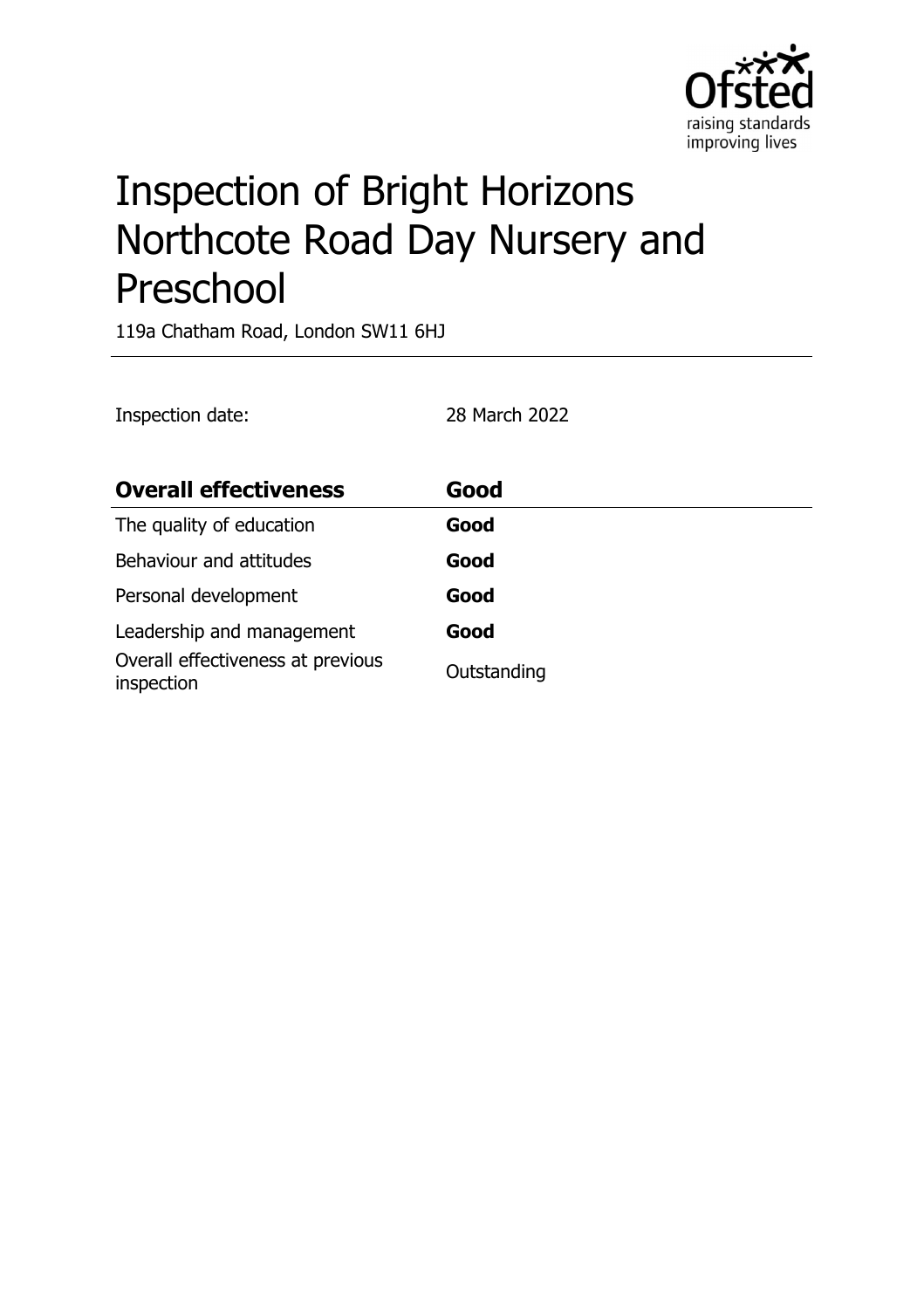

# **What is it like to attend this early years setting?**

#### **The provision is good**

All children are happy and enjoy the busy, calm and highly stimulating learning environment. Children display good levels of emotional development. Babies who are new to the setting seek out familiar adults for cuddles of reassurance when they become unsettled.

All children become deeply involved in a variety of inviting, interesting and engaging activities. Babies maintain high levels of engagement and enjoyment when playing with water and pretending to wash dolls. Toddlers giggle with excitement while trying to blow and catch bubbles. Older children maintain good focus and concentration as they use construction blocks to make shapes. Children talk confidently and use a good range of vocabulary. Some of the youngest children can express themselves in full sentences and engage in meaningful conversations.

Children develop a good understanding of mathematical concepts in preparation for their move on to school. Some older children know the properties of shapes and can differentiate between a pentagon and a hexagon. In addition, they can count and understand the value of a number. Children feel safe and secure in the nursery. They learn the expected behavioural boundaries and staff continually support and praise children who are learning to share and take turns.

#### **What does the early years setting do well and what does it need to do better?**

- $\blacksquare$  The curriculum intent for physical development is implemented well. Children have good opportunities both indoors and outdoors to build on their large- and fine-motor skills. Staff encourage babies to move around, crawl and practise walking in the safe learning environment. Staff support older children to take age-appropriate risks in their play. They competently jump in and out of tyres and take large steps on plastic crates. Children confidently climb steps to access the tree house and learn to negotiate bends successfully while riding bikes and cars. In addition, staff build on children's understanding of healthy eating through planting and role-play activities.
- $\blacksquare$  Staff engage children in exciting activities that encourage their curiosity. For example, staff mix flour and water to form gloop and babies enjoy exploring and watching it drip from their hands. They join in as staff sing nursery rhymes to them. They respond confidently by clapping and humming along. Toddlers enjoy rolling and kneading dough, pretending to make a pizza.
- Overall, staff make regular observations of children's learning to help them identify potential gaps. However, staff do not always use the children's next steps in learning to inform their planning. At times, some staff are unable to explain what they want children to get out of the learning experiences they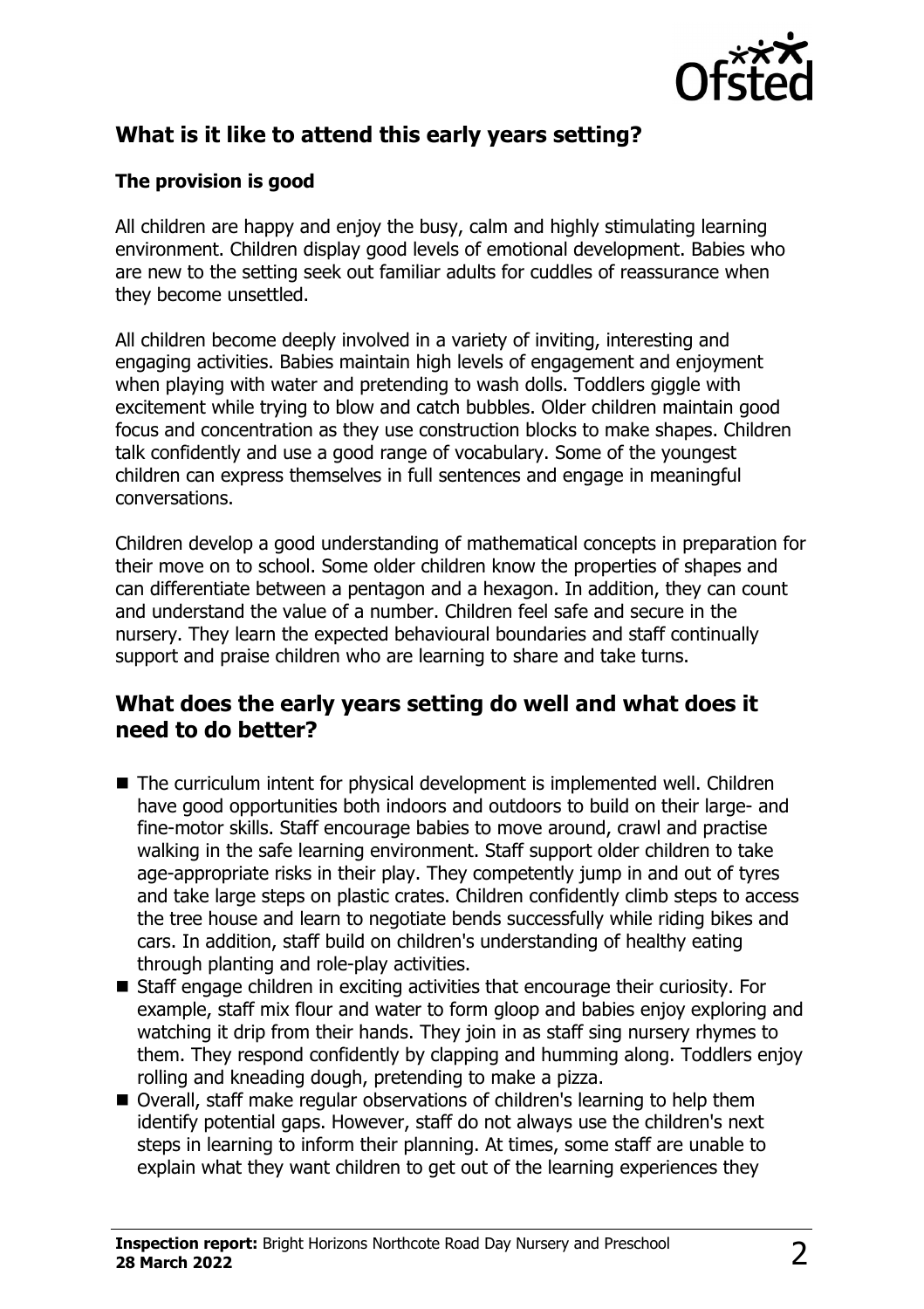

provide.

- $\blacksquare$  The manager and staff work closely with parents. Staff use the online system and face-to-face communication well to keep parents informed about children's care and learning. In addition, they seek and act on the views of parents to help identify areas to improve and drive improvements. Parents are kept up to date with staff changes and other welfare matters through emails. Parents say they feel their children are happy and well cared for and know what the children have been doing each day.
- All staff are good role models who help children learn how to behave well, share resources, and take turns. Staff use highly engaging discussions and emotion books to teach children about different feelings and how to manage these to help support their mental well-being. Moreover, staff treat the children as individuals and value them. They always ask for the children's consent if they want to offer assistance during their play and learning. However, staff do not always use their strong teaching skills to help children to become independent in attending to their self-care needs and understand the importance of good hygiene. For example, some older children who can talk confidently, walk around with their noses uncleaned.

## **Safeguarding**

The arrangements for safeguarding are effective.

The manager and staff use risk assessment well to ensure that the premises are safe and suitable for children. Staff understand the signs and symptoms that may indicate a child is at risk of harm and know how to report their concerns. They also know the correct procedures to follow if they have concerns about the behaviour of their colleague. The manager and staff attend regular safeguarding and child protection training to ensure their knowledge remains current. The manager deploys staff well to supervise children's learning and help to keep them safe. The provider follows robust recruitment and vetting procedures to ensure that staff working with children are suitable.

#### **What does the setting need to do to improve?**

#### **To further improve the quality of the early years provision, the provider should:**

- $\blacksquare$  improve staff's knowledge and understanding of assessment, particularly how to use this information to plan effectively and identify next steps for children's learning
- $\blacksquare$  provide opportunities for older children to learn about and develop an understanding of good personal hygiene, so they become independent in managing their self-care needs.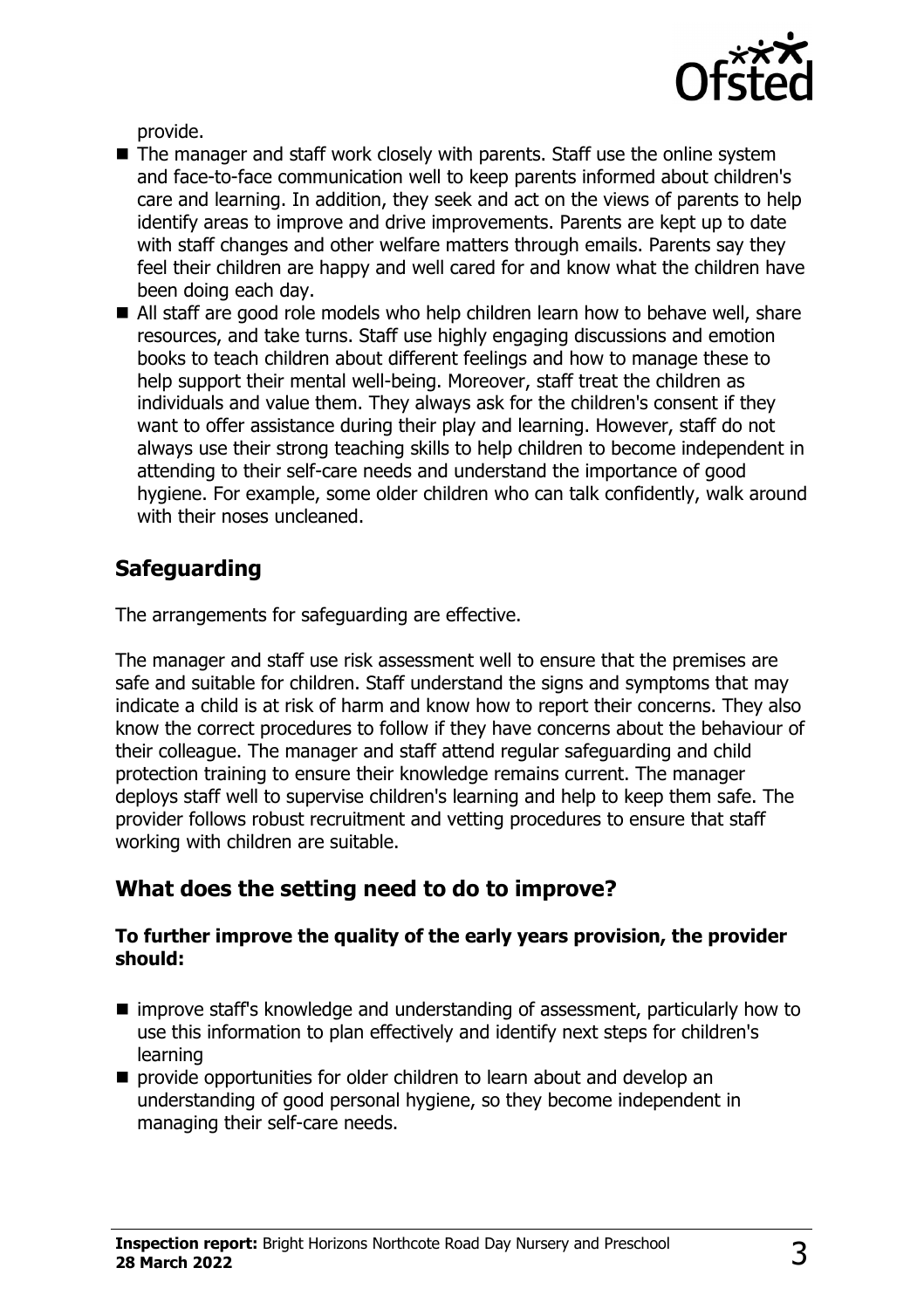

| <b>Setting details</b>                         |                                                                                      |
|------------------------------------------------|--------------------------------------------------------------------------------------|
| Unique reference number                        | EY460053                                                                             |
| <b>Local authority</b>                         | Wandsworth                                                                           |
| <b>Inspection number</b>                       | 10225592                                                                             |
| <b>Type of provision</b>                       | Childcare on non-domestic premises                                                   |
| <b>Registers</b>                               | Early Years Register, Compulsory Childcare<br>Register, Voluntary Childcare Register |
| Day care type                                  | Full day care                                                                        |
| Age range of children at time of<br>inspection | $0$ to $4$                                                                           |
| <b>Total number of places</b>                  | 61                                                                                   |
| Number of children on roll                     | 49                                                                                   |
| Name of registered person                      | <b>Bright Horizons Family Solutions Limited</b>                                      |
| Registered person unique<br>reference number   | RP901358                                                                             |
| <b>Telephone number</b>                        | 0203 780 3030                                                                        |
| Date of previous inspection                    | 3 October 2013                                                                       |

#### **Information about this early years setting**

Bright Horizons Northcote Road Day Nursery and Preschool was registered in 2013 on the Early Years Register and the compulsory and voluntary parts of the Childcare Register. It is located in the London Borough of Wandsworth. The nursery is open from 7.30am until 6pm, Monday to Friday, all year round. The nursery receives funding to provide free early education for children aged two, three and four years. There is currently a team of 18 staff who work directly with children. 16 of whom hold relevant early years qualifications at level 2 and above. One staff member holds Qualified Teacher Status (QTS).

## **Information about this inspection**

**Inspector** Josephine Afful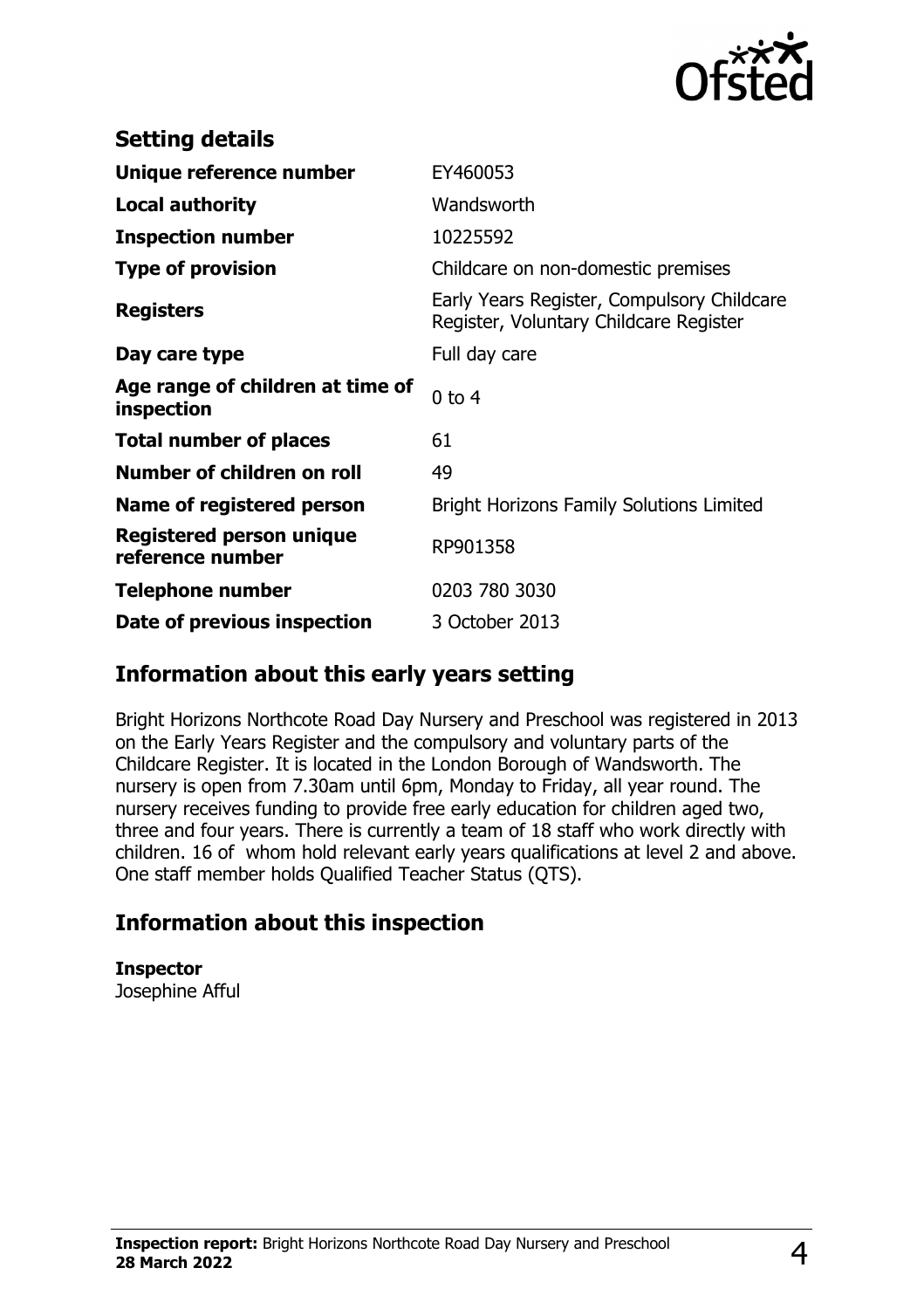

#### **Inspection activities**

- $\blacksquare$  This was the first routine inspection the provider received since the COVID-19 pandemic began. The inspector discussed the impact of the pandemic with the provider and has taken that into account in their evaluation of the setting.
- $\blacksquare$  The manager and the inspector conducted a learning walk of the nursery and discussed how different areas are used for children's learning.
- $\blacksquare$  The Inspector and the manager completed a joint observation of a planned activity and held discussions about children's learning.
- Some parents shared their views about the nursery and the care that staff provide for their children.
- $\blacksquare$  The inspector spoke with children, staff and the senior management team at appropriate times.
- $\blacksquare$  A range of documents, such as staff's suitability checks and qualifications, were viewed by the inspector.

We carried out this inspection under sections 49 and 50 of the Childcare Act 2006 on the quality and standards of provision that is registered on the Early Years Register. The registered person must ensure that this provision complies with the statutory framework for children's learning, development and care, known as the early years foundation stage.

If you are not happy with the inspection or the report, you can [complain to Ofsted](http://www.gov.uk/complain-ofsted-report).